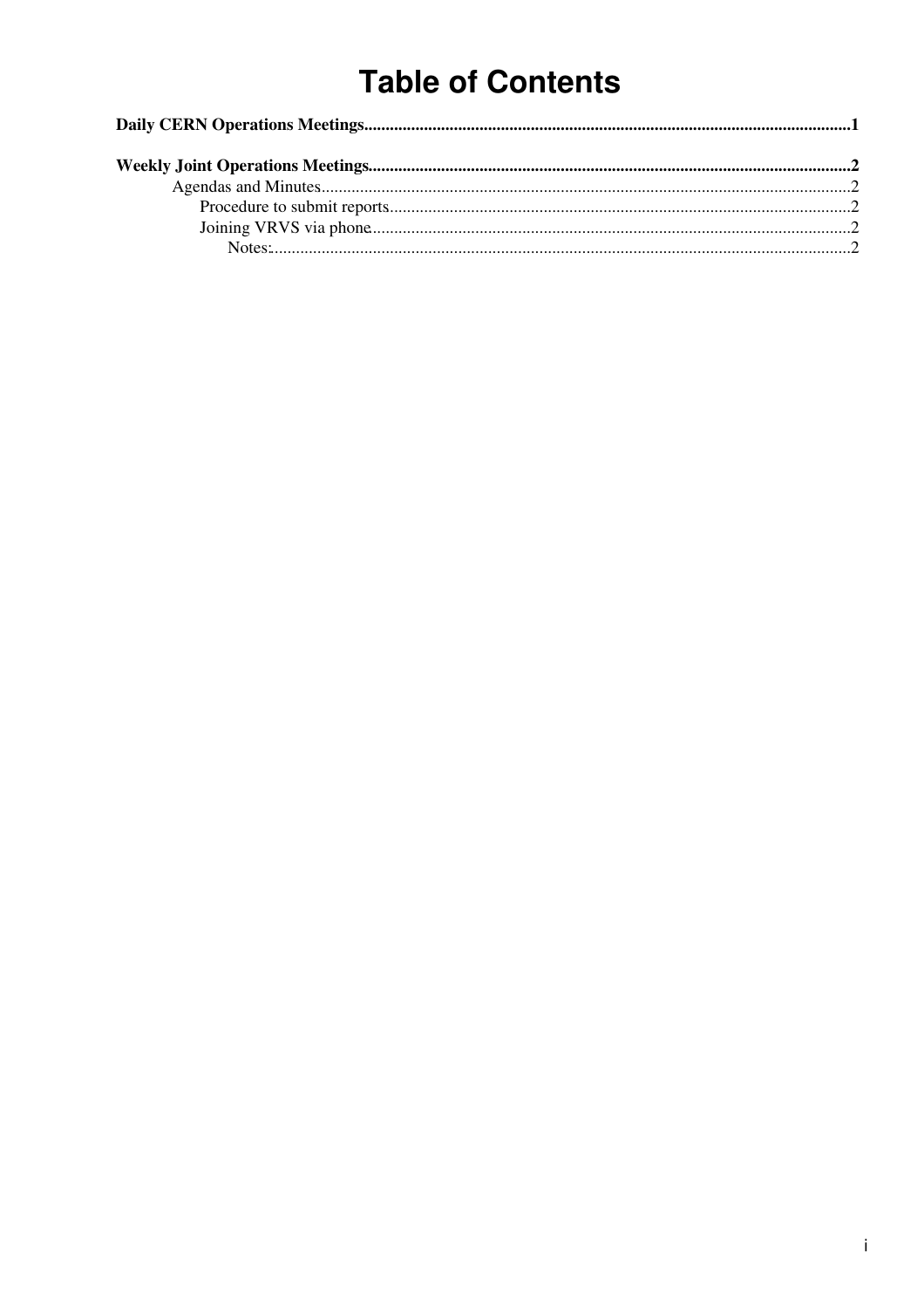## <span id="page-1-0"></span>**Daily CERN Operations Meetings**

• Weekdays at 09:00

To join the call, do one of the following:

- 1. Dial +41227676000 (Main) and enter access code 0175012, or
- 2. To have the system call you, click [here](https://audioconf.cern.ch/call/0175012)
- Note that the first 10-15' of the meeting cover alarms seen over the previous 24h and are probably of little interest to the experiments, so it is perhaps best to join around 09:10.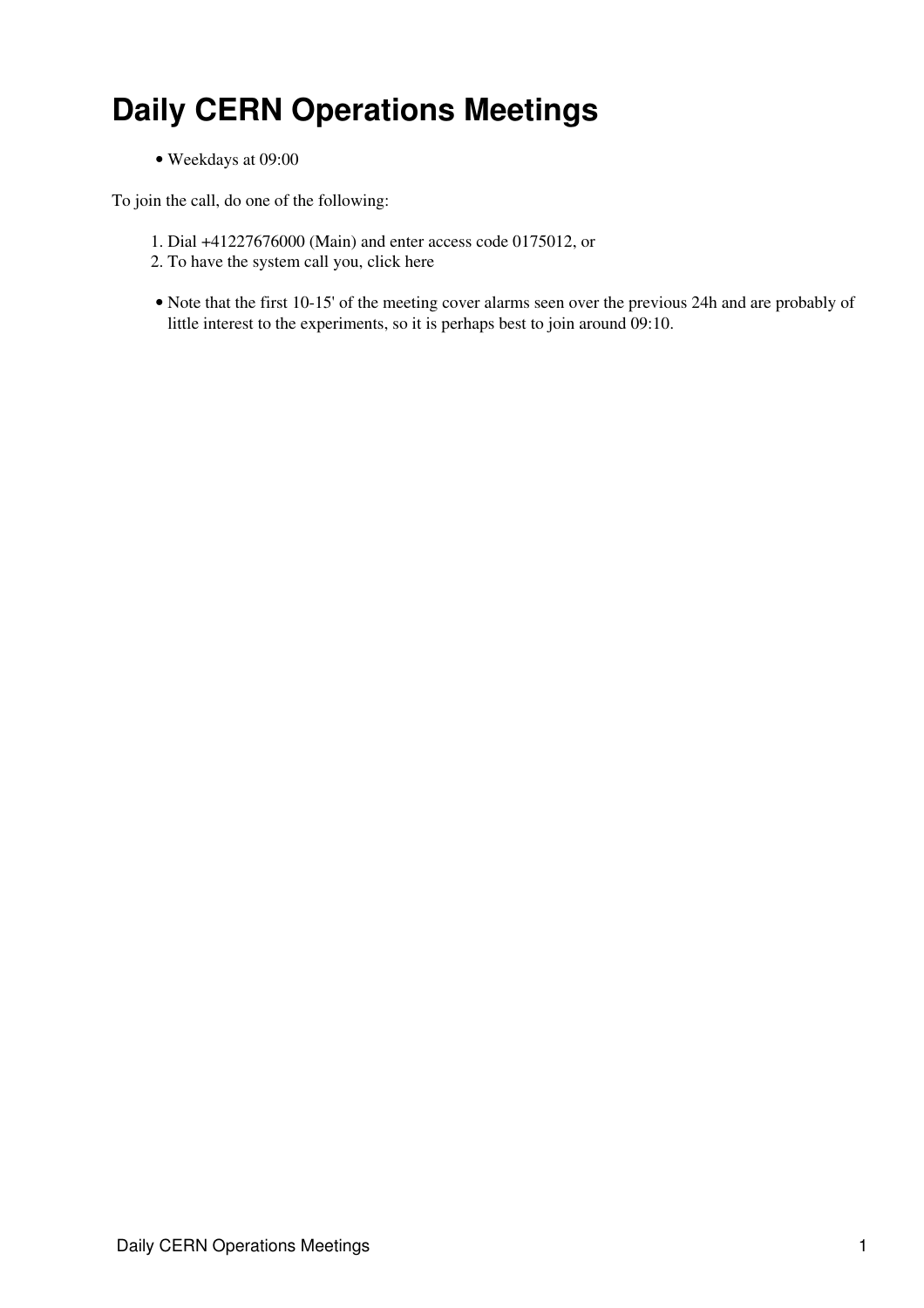## <span id="page-2-0"></span>**Weekly Joint Operations Meetings**

### <span id="page-2-1"></span>**Agendas and Minutes**

• [Joint EGEE / WLCG Operations meetings](http://agenda.cern.ch/displayLevel.php?fid=258)

#### <span id="page-2-2"></span>**Procedure to submit reports**

- [OSG](http://www.opensciencegrid.org/)<sup> $\alpha$ </sup> and TPM: please submit report by e-mail
- EGEE sites and VOs: please follow the procedure below
	- ♦ **You will need a valid certificate loaded into your browser!**
- 1. Please go to the [CIC portal](https://cic.in2p3.fr/index.php?id=rc&subid=rc_report&js_status=2)  $\Phi$
- 2. Choose your ROC, click on "action"
- 3. Choose your site for which you must be a site admin
- Edit the site report filling the fields: 4.
	- ♦ Major Operational Issues Encountered During the Reporting Period
	- ♦ Points to Raise at the Operations Meeting
- VO reports: use the CIC-portal VO reports here: <https://cic.in2p3.fr/index.php?id=vo>
- Notes from calls prior to March 13 2006 can be found on the [Meetings](https://twiki.cern.ch/twiki/bin/view/LCG/ServiceChallengeMeetings#WeeklyPhonecons) page

### <span id="page-2-3"></span>**Joining VRVS via phone**

FYI: If you want to join a VRVS virtual room from a telephone, what you have to do is the following:

a) Somebody (you, or the person who booked the Virtual Room, for example) has to connect first the ESnet MCU to the VRVS Virtual Room. To connect the MCU, is like connecting an H.323 device to the Virtual Room: you have to specify an alias and gatekeeper ip.

- The alias is: 001134988xxxx (where 'xxxx' are 4 random numbers chosen by you)
- The gatekeeper is: 198.128.3.86

b) One the MCU is connected to the Virtual Room, people who want to connect from a phone, they have to call this number:

- $\bullet$  +1-510-883-7860,
- and the the pin: 001134988xxxx (where 'xxxx' are the same 4 numbers as before)

#### <span id="page-2-4"></span>**Notes:**

- MCU (Multipoint Control Unit) is an H.323 hardware device used to interconnect people with audio/video/data. It's "similar" to a VRVS reflector.
- There is also an MCU in Lyon ([IN2P3\)](https://twiki.cern.ch/twiki/bin/view/LCG/IN2P3) but is not fully operational yet, so we have to contact the US one by now.
- You can call for free to fixed telephones in many countries (also to mobiles in US) using: www.voipbuster.com

This topic: LCG > ConferenceCalls

Topic revision: r9 - 2006-08-18 - JamieShiers